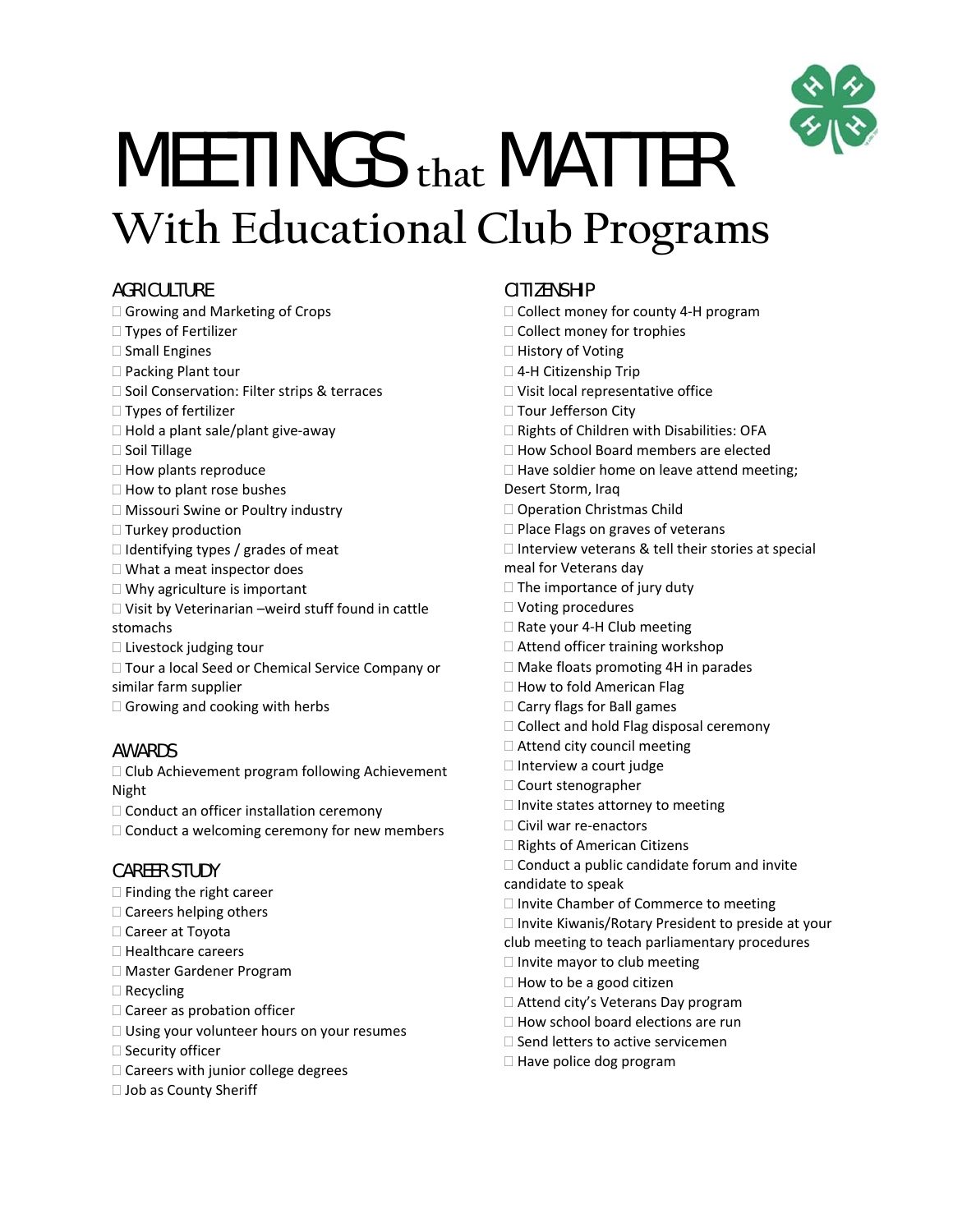#### COMMUNITY BEAUTIFICATION

- □ Pull weeds at Nursing Home
- $\Box$  Pull weeds at the Extension Office or Fair grounds
- □ Clean parks
- $\square$  Decorate empty storefront windows
- □ Plant flowers at school/church

#### COMMUNITY SERVICE

- □ Painting for Historical Society
- $\square$  Salvation Army Bell Ringing
- $\square$  Story Hour at the Library
- □ Public Service Announcements for 4-H
- $\Box$  Flag Etiquette signs at parades
- □ Angel Tree
- Food Baskets
- $\square$  Stocking for the military filled.
- $\square$  Sponsor International Student
- □ Chili Cook-off
- □ Packages to Soldiers
- $\square$  Scarves for Special Olympics
- Valentines for disabled home, senior citizens, community residents
- Child Guardian Center
- $\Box$  Provide drinks/food for auction buyers
- □ Provide cookies to County Extension Council or local school board
- $\Box$  Buy Christmas presents for area families
- $\Box$  Provide trash cans at City Park; paint clovers on cans
- □ Donate to food pantries
- □ Donate to Children's Hospital
- □ Operation Shoebox Christmas for soldiers
- □ Collect coats for children
- $\Box$  Collect school supplies for children
- $\Box$  Fill ice/water at nursing home once a month
- $\Box$  Make handmade cards for nursing home
- $\Box$  Invite nursing home residents to the 4-H show
- □ Donate items to Women Centers
- □ Hold a bowling fundraiser for 4-H
- $\Box$  Care packages for soldiers
- □ Hold raffle/auction during 4-H events for community service projects
- $\Box$  Cook a complete Christmas dinner for family
- $\Box$  Help local Pets At Risk/ Pet shelters
- $\Box$  Hold a pet adoption day
- $\Box$  Trained dogs to be adoptable at pet shelters
- $\Box$  Make "Welcome to  $\Box$ " signs for the edge of communities
- $\Box$  Have mentoring program with young
- readers/young children at risk/new members
- $\Box$  Provide a decorated Christmas tree for a family in need
- $\square$  Play Bingo with the residents at nursing
- home/senior center
- $\Box$  Clean cemeteries
- $\Box$  Provide care packages for members with
- joy/sorrows in their family
- □ Honor leaders during National Volunteer Week
- $\square$  Sponsor free movie for children
- □ Collect Toys for Tots
- $\square$  Sponsor "Make a Difference Day" activity
- $\Box$  Hold community rummage sale to benefit
- group/4‐H
- □ Donate gently-used books to library/children's home
- $\square$  Sew lap blankets for nursing home
- □ Hold "Hearts for Haiti" concert (or concert for
- other disaster victims)
- $\Box$  Used phone drive for battered women

## EDUCATIONAL TOUR

- □ Old Historic Homes
- □ Tour power plant
- $\Box$  Tour local dairy farm
- $\Box$  Tour grain elevator
- □ Tour McDonalds / Pizza Hut
- $\Box$  Fire stations
- □ Police station & Police cars
- □ Tour Seed Corn Company Plant
- $\Box$  Tour Auto Body Repair shop
- □ Tour Implement dealership
- □ Tour courthouse
- □ Tour florist / greenhouse
- $\Box$  Tour funeral home to learn about death customs

## ENERGY/CONSERVATION

- $\Box$  Recycling Ink cartridges
- □ Local Fish Hatcher or Conservation area tour
- $\square$  Energy conserving light bulbs
- $\Box$  Wasted energy: phone chargers, etc.
- Wildlife conservation
- $\Box$  How electric cars work
- □ Types of energy
- □ Wind energy activities
- □ Oil spills
- $\Box$  Recycle cans/ paper etc.
- $\square$  Energy conserving windows
- □ Ethanol production
- □ Water conservation